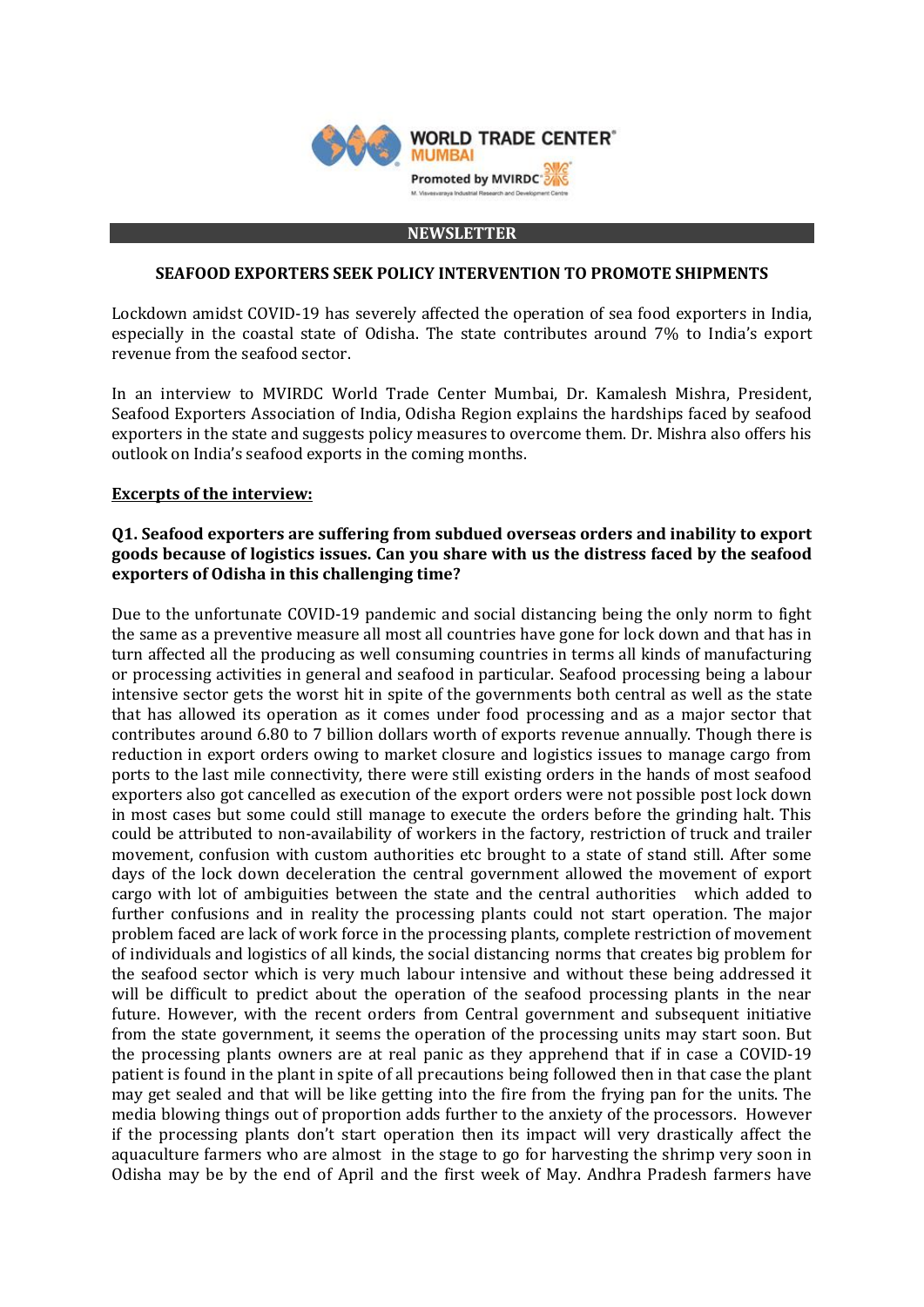already started harvesting since last one month and are in real distress situation as the plants are in lockdown situation to buy and process the same. They even approached Odisha exporters to no avail.

## **Q2. What are the steps you expect the state government and the central government to take to provide relief to exporters?**

# **Role of State Government:**

Odisha is a prominent contributor to India's export of sea food amounting to around 7% of the national export revenue. It has tremendous potential as it has a coast line of 480 kms so both sea catch and brackish water aqua culture is yet to harness its full potential. The state government has identified it as priority sector and has set an ambitious target to reach an export value of around Rs 20,000 crore by 2024. It is all poised to facilitate the sector to harness it potential as much as possible and also aggressive in its action. The COVID-19 has certainly disrupted the progress of the sector badly. This has been well noted by the state government and it is trying and doing its best now through a gradual relaxation of the norms for bringing the sector back to its growth path. But the plants are yet to start operation.

In the present situation as the state government has very much understood its role it is taking steps for ensuring necessary arrangements to facilitate inter-state movement of goods such as fish and shrimp feed, fish and shrimp seeds, and allowing the work force to join back the processing sector so that the aqua culture sector which will soon go for harvest in Odisha will not push the farmers into a distress state and discourage them to stay away from farming for the following season to start soon. The state is taking necessary steps taking the stake holders in to confidence. It is of course ensuring the serious adherence of social distancing norms and has instructed all processor to operate at 30 to 50% of actual capacity without slightest compromise in the sanitation and hygiene factor.

The state government should also ask the bankers to provide 30 to 40% additional working capital to the processing units and make easy credit available to farmers, hatchery sector to ensure sustenance of the sector at this difficult time. Till this difficult time gets over the state government should carry out periodic discussion with all stake holders to ease out the bottlenecks if any surfaces at anytime. It should also work out subsidy for diesel used for trawlers and generators in farming sectors. A power tariff holiday should be extended for processing units for the lockdown time.

### **Role of Central Government:**

The marine products export sector has had a highly appreciable performance over the last decade in the country, registering a growth of 500% during this period, and creating a record export of nearly Rs. 50,000 crore during the last financial year. Having been recognized as one of the best performing export sectors in the country, we now are faced with circumstances which gravely threatens not only this growth, but also exposes the sector to going back to levels of a decade back. To overcome the distress caused by the lockdown, the following suggestions can be considered by the central government.

### **Convenience for Labour movement:**

If the labour situation is not improved by efforts from the local state and district level government authorities, and if the markets do not take a turn for the better, then the farmers will face a very disastrous scenario of being unable to sell the material, thereby incur losses in hundreds of crore and will be discouraged to go for subsequent crops.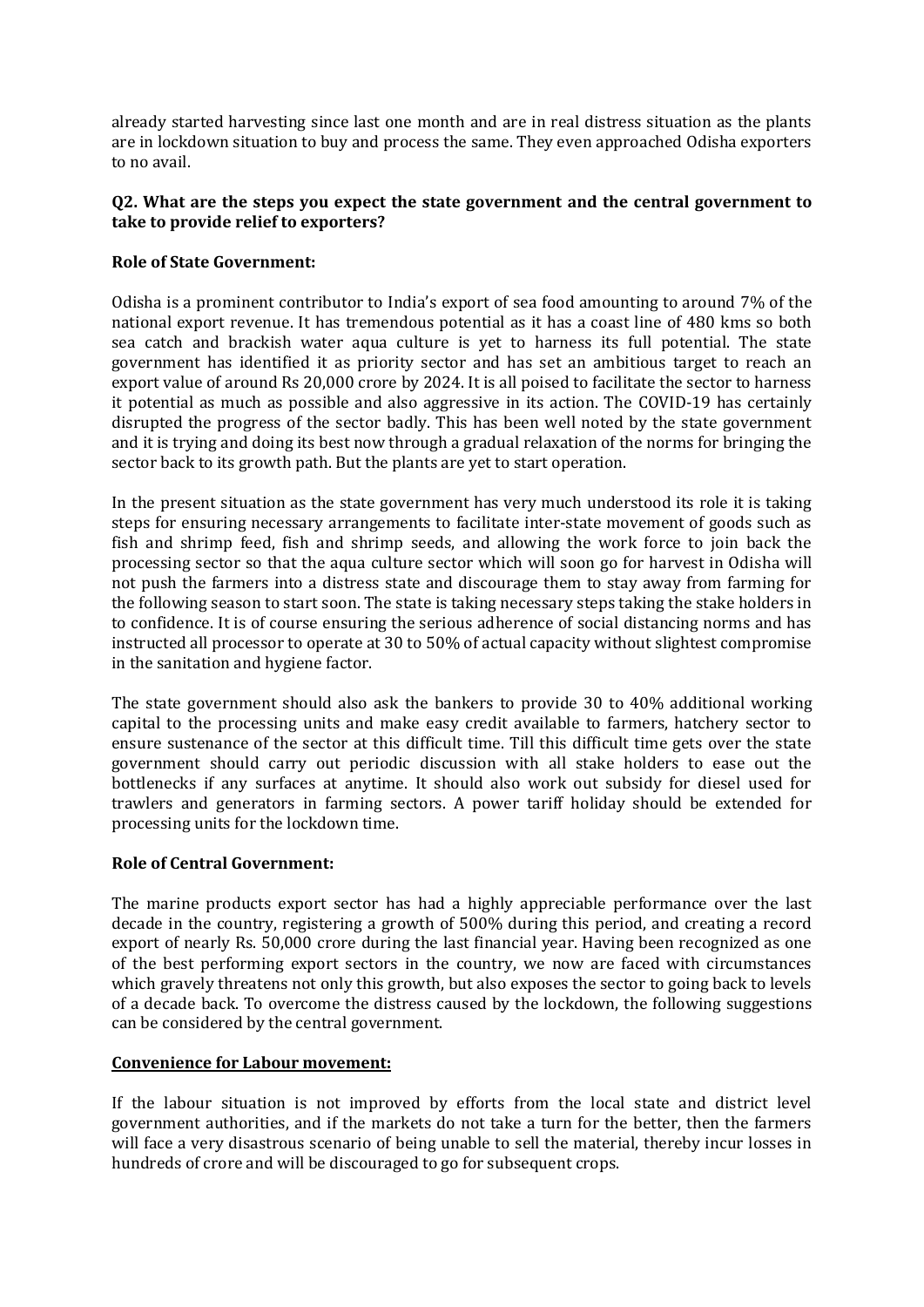Though the sector falls under food processing, and is considered as an essential activity qualifying for exemption from normal lockdown rules, the local situation at the rural village and town levels, has to be drastically changed, and this can be done only by government authorities where an active coordination between the state and central government is very much called for.

## **Market situation:**

Markets are always driven by a demand and supply dynamics. The whole world is in a crisis. Unless everybody holds their hands together, the farmers, the processors, the exporters, the hatchery operators, the feed plants, and the government authorities, at both the state and national levels, understands the situation and the reality, there is bound to be total chaos, that will be landing everyone in a mess.

There has to be a sense of give and take, and planning without panic. One cannot keep blaming the other, and action cannot be taken based on information from one side.

European Economic Community (EEC) must agree to our long pending requests of re-listing the 14 d-listed plants, listing all the new plants approved and forwarded to them by their competent authority in India (EIC) and reducing the sampling of shrimp consignments for antibiotic residues from 50% to 10%.

Markets of China, Russia, South Korea and Australia should be urgently addressed for opening up their markets with easier conditions on procedure and do away with unreasonable health regulations.

### **Procedural issues in EIC/EIA:**

For a few countries, only EIA (Export inspection Agency) has to inspect samples of consignments in their laboratories. Their labs are closed, their staffs are not available to pick up samples. Private accredited and approved labs are not allowed to test, and on their test reports, EIC does not issue health certificates needed for shipments, for EEC, Japan, Russia and other countries. This is strangulating the business. Private labs must be allowed to test for all countries shipments immediately.

### **Logistics concerns:**

Added to these, a huge logistics problem has come up due to international courier services being suspended. Original documents are needed by the importers for clearing the cargo and the banks need them for effecting negotiation of documents and payments.

### **Support from Fisheries Ministry to capture fisheries:**

- $\triangleright$  Wavier of all outstanding loans
- $\triangleright$  Minimum subsistence income for all days the State Governments prevent fishing during ban and inclement weather conditions when fishing is being banned
- $\triangleright$  All benefits now being provided by the Central government for the Agriculture sector should be extended to the fisheries sector
- $\triangleright$  Immediate recognition of both aquaculture and fishing as equivalent to agriculture activity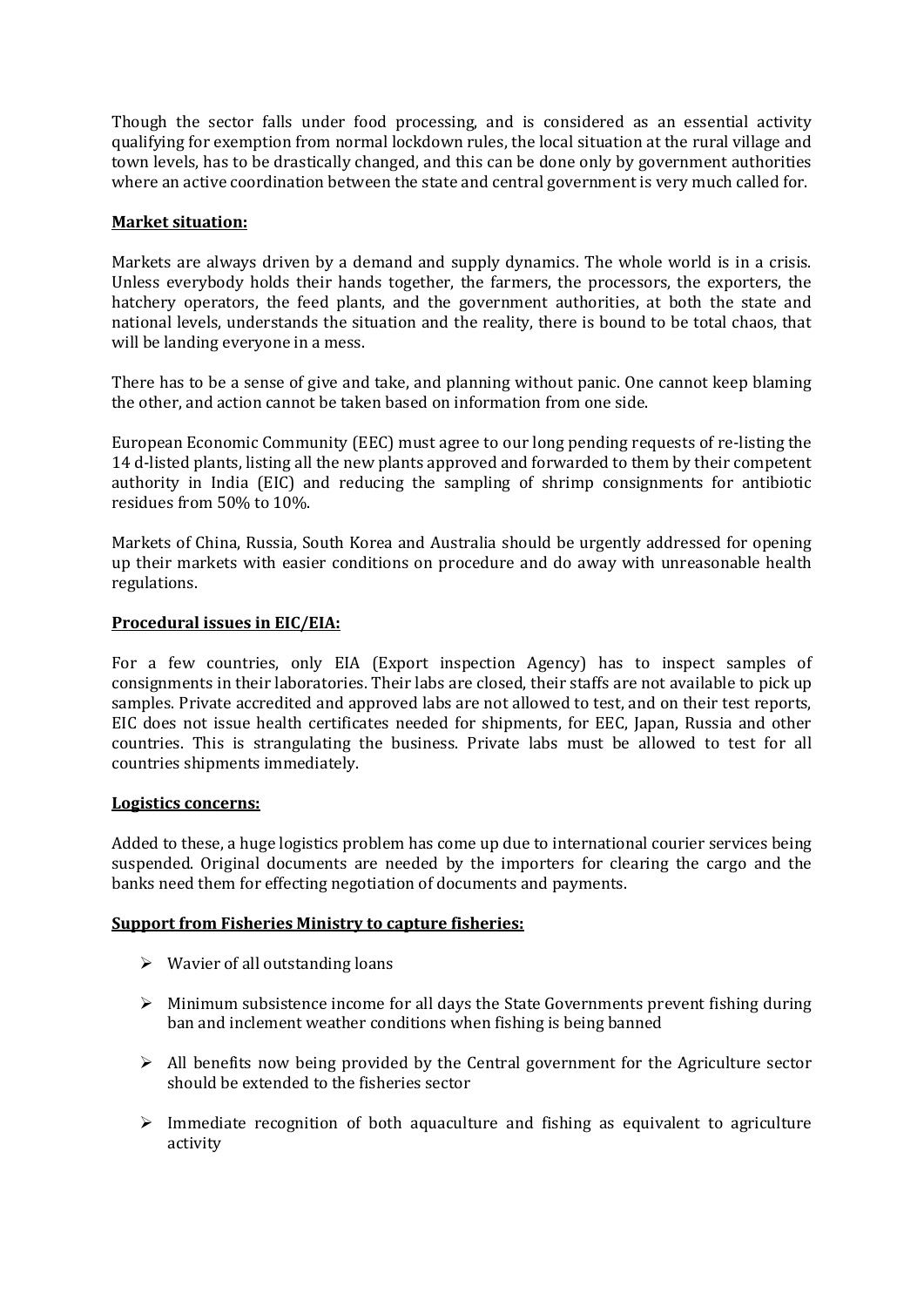- $\triangleright$  Providing each fishing family an alternate source of income like providing them at greatly subsidized cost an inland or coastal fish cage with support of seed, feed and growing technology. Or allotting unproductive coastal lands to Fishing communities for aquaculture activity. This will greatly enhance fish production and additional income to fishing families
- $\triangleright$  Make available ESI Medical benefits for registered fisherman and their families.
- $\triangleright$  Government of India needs to urgently consider all the above critical issues faced by the seafood sector at this critical juncture before the sector, and also the sector is looking forward to all the solutions that have been suggested above to be addressed soon so the issues faced today with its impact on the marine products sector is mitigated to a large extent.

# **Q3**. **China is one of the major destinations for Indian seafood exports; Do you feel export orders may improve in the coming weeks with China gradually recovering from the crises**

Shrimp market in China reached a volume of 2.7 Million Tons in 2018. Shrimp is a marine animal that has become a staple in China. For thousands of years, the country has been practicing aquaculture and currently produces more seafood than the rest of the world combined. The consumption of shrimp has more than doubled over the past decade, catalyzed by the strong growth in the middle-class population. Moreover, shrimp imports into China have increased, whereas exports have declined, making China one of the world's biggest importers of shrimp in recent years. China is also one of the largest importers of Indian shrimp in-spite of being one of the major producers of shrimp itself in the world for its home consumption as well as for feeding its shrimp processing units that prepares value added products for the global market. With the wet market opening up and most of the consumers may shift to safer products, the demand from china for shrimp may not shrink in the future.

However, going by a report published in ET Market on 14th Feb, 2020, the Indian seafood industry may be impacted as global shrimp prices are expected to face pressure over the next few months with the trade adjusting to the changing demand dynamics in China, as mentioned by a key importer and consumer of farmed shrimp to Investment Information and Credit Rating Agency ICRA

The sizable domestic production of china (estimated at over 10 lakh tonnes) and consumption of shrimp in China, makes the country a key price-mover in the global markets. In fact, China was a market stabilizer during 2019, when global demand from USA, EU and Japan floundered.

The massive shutdown in China due to corona virus spread will lead to a contraction in Chinese demand for seafood causing a glut in the global market, says Pavethra Ponniah, Vice President and Sector head, ICRA Ltd. Apart from the reduced demand, disruption in China's internal logistics: for unloading, storing and further processing, will play havoc with all types of sea foods, impact of which will be felt along the entire value chain, leading up to the farmers. Port clearance for seafood containers in Chinese ports would be difficult in the current environment, effectively cutting off the supply pipeline temporarily.

With the opening up of the China post lock down and going by the significant factor driving the consumption of shrimp in China is its rich nutrition profile and associated health benefits. It is an excellent source of antioxidants and astaxanthin that boosts the functioning of the nervous and musculoskeletal systems. It also helps in weight management, improves bone and brain health, relieves eye fatigue, lowers blood pressure, and prevents the risk of diabetes and cardiovascular diseases. Moreover, driven by strong economic growth and rising affluence, consumers in China are undergoing a 'nutrition transition,' whereby they are shifting from a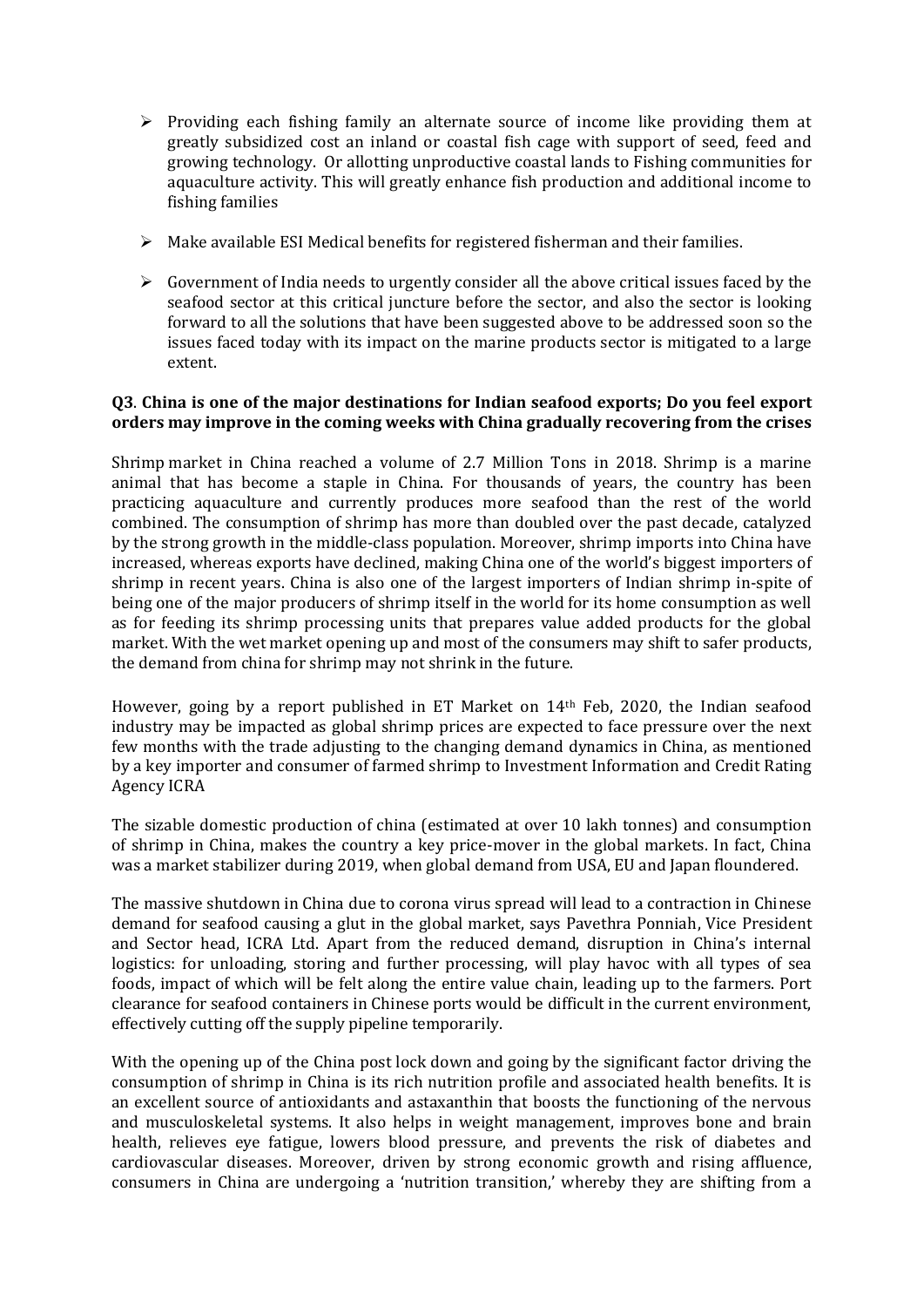carbohydrate-based diet to a food that consists of higher levels of proteins. Apart from this, rapid urbanization and busy lifestyles of consumers have led to a further rise in the demand for cooked and breaded shrimp as they are ready-to-eat food items that do not require extensive preparation before cooking. Furthermore, the expansion of the e-commerce industry has boosted the online sales of shrimp, which in turn has positively impacted the industry. Looking forward, IMARC Group anticipates the market to reach a consumption volume of more than 3 Million Tons by 2024, exhibiting a CAGR of 3.2% during the forecast period (2019-2024).

If we go by a report published on April 12, 2020 and reported by The Huifeng in the "South China Morning Post" that reads as under

"China's shrimp farmers 'terrified' as deadly virus threatens to destroy lucrative seafood industry" the crop may get badly affected and that will certainly be a good reason for further growth in the demand for Indian Shrimp.

- The virus, known as Decapod iridescent virus 1, has infected about a quarter of the shrimp farms in Guangdong province, the heart of production in China
- It is not known to harm humans but can kill shrimp in a matter of days

This is a real concern with the shrimp farmers in china and with this out break it is also important for other shrimp producing countries to be extra-cautious to ensure that it does not cross boundary and affect their crop too. If it really affects the aqua culture in China then it will further boost the demand for Indian shrimp in China. Ecuador yet another major exporter of shrimp to china is also very badly affected by the Covid19 pandemic and may not be in a position to revive the shrimp farming sector.

Looking at the demand factor in China for import of shrimp will be definitely encouraging. But to meet that demand how far Indian exporters in general and Odisha exporters in particular will be able to rise to the situation with necessary support from government both state and center needs to be observed in the days to come.

# **Q4. What is your expectation on global demand for seafood in the coming weeks and where do you see India's share in world?**

The pandemic has certainly triggered a public health crises followed by an ongoing economic crisis due to the measures taken by most countries to contain the spread of the infection such as home confinement, travel ban and business closure. Though in many instances the super markets, take away restaurant and departmental stores are considered essential and kept operational, the measures taken to contain the pandemic has certainly made it difficult to fetch food and food items.

The global economic slowdown followed by lockdown has grossly affected the global demand, its perishable nature, the norms deployed for operation of food processing units to operate at much lesser capacity, limited storage space to hold limited stock in case processing happens also, makes it really difficult at the moment to predict the future demand. Even as it is not possible to predict when the pandemic is really going to get over it is just very difficult to comment on the global demand. Yes, going by the norm that every rise has a fall and every fall has a rise thing will move towards better in the days to come. Hope the world recovers soon from the bad time and things move towards normalcy fast so that all will breathe easy and find a more concerned world to live in where love and care will ultimately prevail over greed and exploitation.